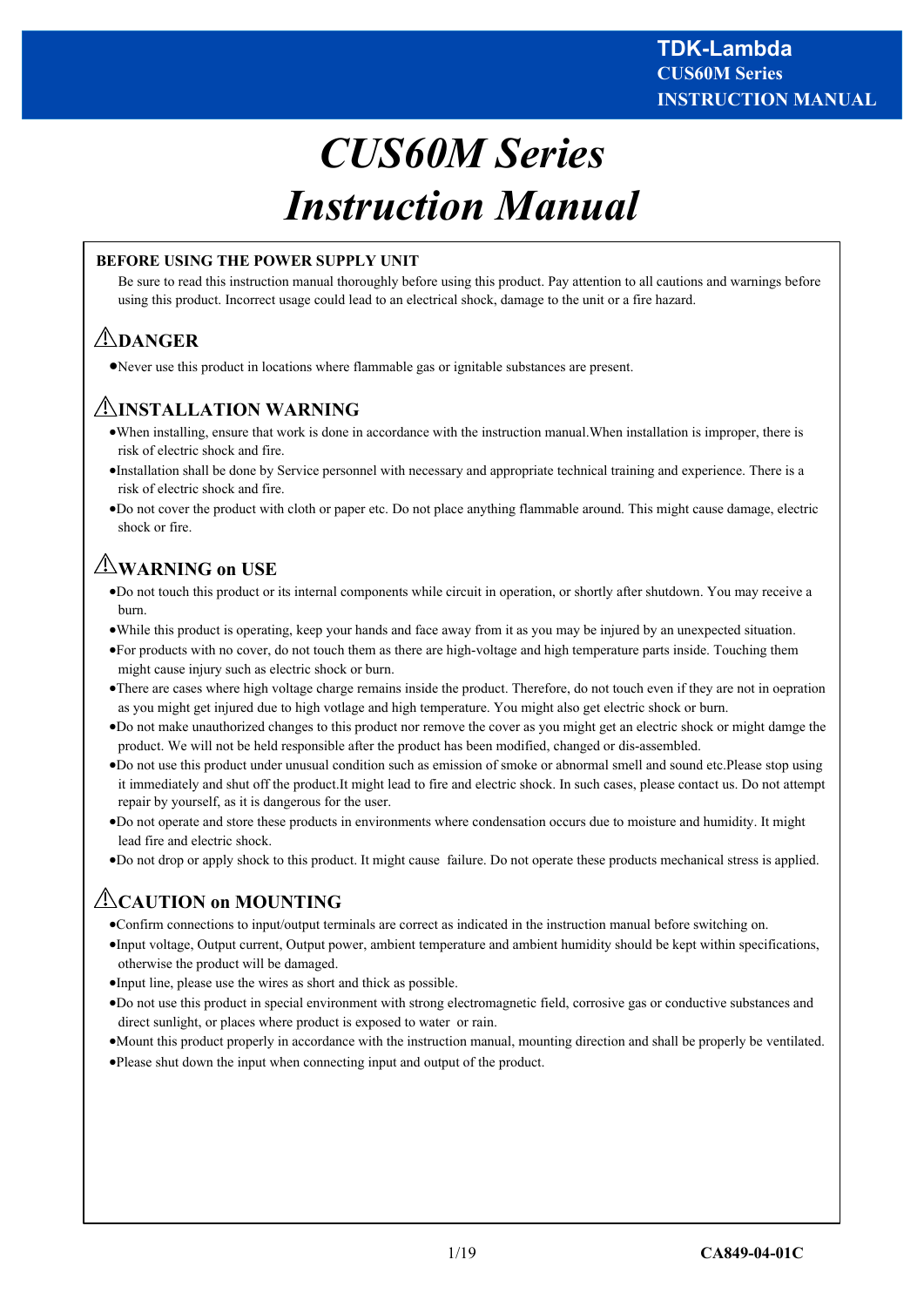# **CAUTION on USE**

- Product individual notes are shown in the instruction manual. If there is any differnce with common notes individual notes shall have priority.
- Before using this product, be sure to read the catalog and instruction manual. There is risk of electric shock or damage to the product or fire due to improper use.
- Input voltage, Output current, Output power, ambient temperature and ambient humidity should be kept within specifications, otherwise the product will be damaged, or cause electric shock or fire.
- If the built-in fuse is blown, do not use the product even after replacing the fuse as.there is risk of abnormality inside. Be sure to request repair to our company.
- For products without built-in protection circuit (element, fuse, etc.), insert fuse at the input to prevent smoke, fire during abnormal operation. As for products with built-in protection circuit, depending on usage conditions, built-in protection circuit might not work. It is recommended to provide separate proper protection circuit..
- For externally mounted fuse do not use other fuses aside from our specified and recommended fuse.
- This product was made for general purpose electronic equipment for standard industrial use and is not designed for applications requiring high safety (such as extremely high reliability and safety requirements. Even though high reliability and safety are not required, this product should not be used directly for applications that have seriuos risk for life and physical safety. Take sufficient consideration in fail-safe design (such as providing protective circuit or protective device inside the system, providing redundant circuit to ensure no instability when single device failure occurs).
- When used in environments with strong electromagnetic field, there is possibility of product damage due to malfunction.
- When used in environment with corrosive gas (hydrogen sulfide, sulfur dioxide, etc.) , there is possibility that they might penetrate the product and lead to failure.
- When used in environments where there is conductive foreign matter or dust, there is possiblity of product failure or malfunction.
- Provide countermeasure for prevention of lightning surge voltage as there is risk of damage due to abnormal voltage.
- Connect together the frame ground terminal of the product and the ground terminal of the equipment for safety and noise reduction. If these ground is not connected together, there is risk of electric shock.
- Parts with lifetime specifications (built-in fan electrolytic capacitor) are required to be replaced periodically. Set the overhaul period depending on the environment of usage and perform maintenance. Also, note that there are cases when EOL products cannot be overhauled.
- Take care not to apply external abnormal voltage to the output. Especially, applying reverse voltage or overvoltage more than the rated voltage to the output might cause failure, electric shock or fire.
- Do not use in special environment such as places directly exposed to sunlight, dew condensation, moisture, rain, strong electro-magnetic field, or corrosive gas (hydrogen sulfide, sulfur dioxide).

# **Note**

- Take note that traces of sheet metal processing be left in our power supplies.
- Consider storage of the product at normal temperature and humidity avoiding direct exposure to sunlight at environment with minimal temperature and humidity changes. Storage of product at high temperature, high humidity and environments with severe changes in temperature and humidity might cause deterioration, and occurrence of condensation in the product.
- When disposing product, follow disposal laws of each municipality.
- Published EMI (CE, RE) or immunity is the result when measured in our standard measurement conditions and might not satisfy specification when mounted and wired inside end-user equipment. Use the product after sufficiently evaluating at actual end-user equipment.
- When exporting our products, apply for necessary permissions as required by rules and regulations of Foreign Exchange and Foreign Trade Control Act.
- Catalogue, contents of the instruction manual may be changed without a prior notice. Refer to latest catalogue or instruction manual.
- Reproduction or reprinting the instruction manual or its portion is forbidden without our permission.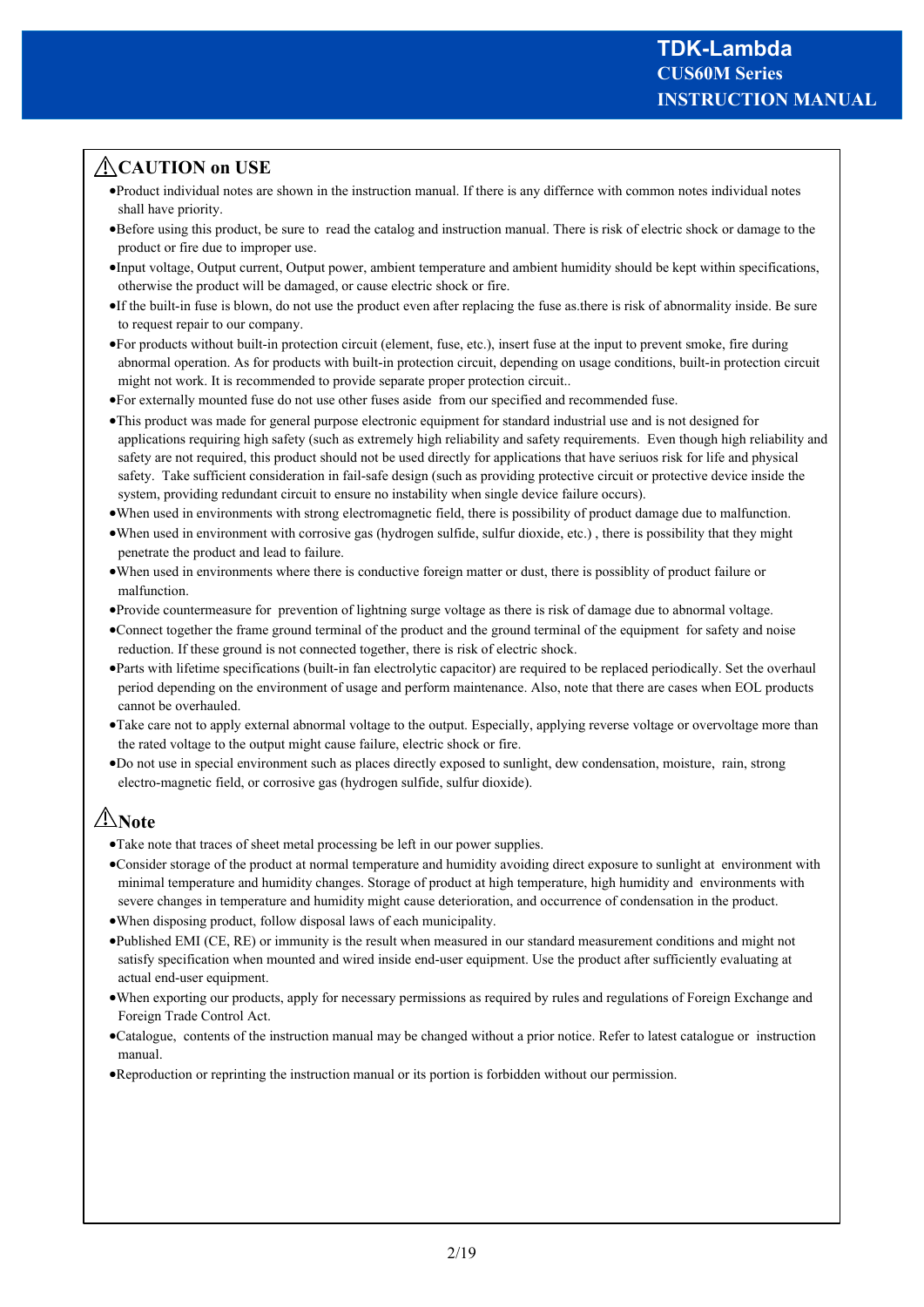## **Important safety instructions**

#### Servicing

These products are not customer serviceable. Repairs can only be carried out by TDK-Lambda or their authorized agents. These products are not authorized for use as critical components in nuclear control systems, life support systems or equipment for use in hazardous environments without the express written approval of the Managing Director of TDK-Lambda Corporation.

#### Safety Class of Protection

This power supply is a switching mode power supply for use in applications within a Pollution Degree 2, overvoltage category II environment. Material Group IIIb PCB is used within it.

## **Input markings and symbols**

Caution refer to supplementary documents

#### **EMC performance**

Immunity

| Test                                    | Standard      | Passed    | Comments                       |
|-----------------------------------------|---------------|-----------|--------------------------------|
| Electrostatic discharge                 | IEC61000-4-2  | Level 4,3 | Input/Output Air discharge 8kV |
|                                         |               |           | FG Air discharge 15kV          |
|                                         |               |           | FG Contact discharge 8kV       |
| Electromagnetic field                   | IEC61000-4-3  | Level 3   | 10V/m                          |
| Fast / burst transient                  | IEC61000-4-4  | Level 3   | 2.0kV(100kHz)                  |
| Surge immunity                          | IEC61000-4-5  | Level 4   | Normal mode 2.0kV              |
|                                         |               |           | Common mode 4.0kV              |
| Conducted RF immunity                   | IEC61000-4-6  | Level 3   | 10V                            |
| Power frequency magnetic field          | IEC61000-4-8  | Level 4   | 30A/m                          |
| Voltage dips, variations, interruptions | IEC61000-4-11 | Pass      |                                |

Emissions

| Test                 | Standard     | .`omments                 |
|----------------------|--------------|---------------------------|
| EMI                  | EN55032      | Class B (as per CISPR 32) |
| Conducted harmonics. | IEC61000-3-2 | Meet Class A              |

#### **General installation instructions**

- 1) CUS60M Series is optional for installation in Class I or Class II end equipment, and for Class I must be reliable earthed and professionally installed, and for Class II no earthing connection to the power supply is required.
- 2) These products are IPX0, and therefore chemicals/solvents, cleaning agents and other liquids must not be used.
- 3) The first protective earth connection in the final installation must be marked with the protective earth symbol.

#### **Special Instructions for IEC/UL/ 60601-1**

- 1) These products are designed for continuous operation within an overall enclosure, and must be mounted such that access to the mains terminals is restricted. See Clause 16, IEC/UL60601-1.
- 2) These products are NOT suitable for use in the presence of flammable anaesthetic mixtures with air or with oxygen or with nitrous oxide.
- 3) These products are classed as ordinary equipment according to IEC/UL60601-1 and are NOT protected against the ingress of water.
- 4) Reference should be made to local regulations concerning the disposal of these products at out of their useful life.
- 5) For Class II installation, the product needs to be fixed such that they are isolated from unearthed accessible conductive parts by at least 2 MOPP's.
- 6) For IEC/EN 60601-1 3rd Edition, ANSI/AAMI ES 60601-1, CSA 22.2 No 60601-1, these products provide reinforced insulation between input and outputs of 2 MOPPs. 1 MOPP from input to earth and 1 MOPP from output to earth.
- 7) All outputs have basic spacing's to earth rated for mains 250Vac, and due consideration must be given to this in the end product design.
- 8) Products have SELV outputs.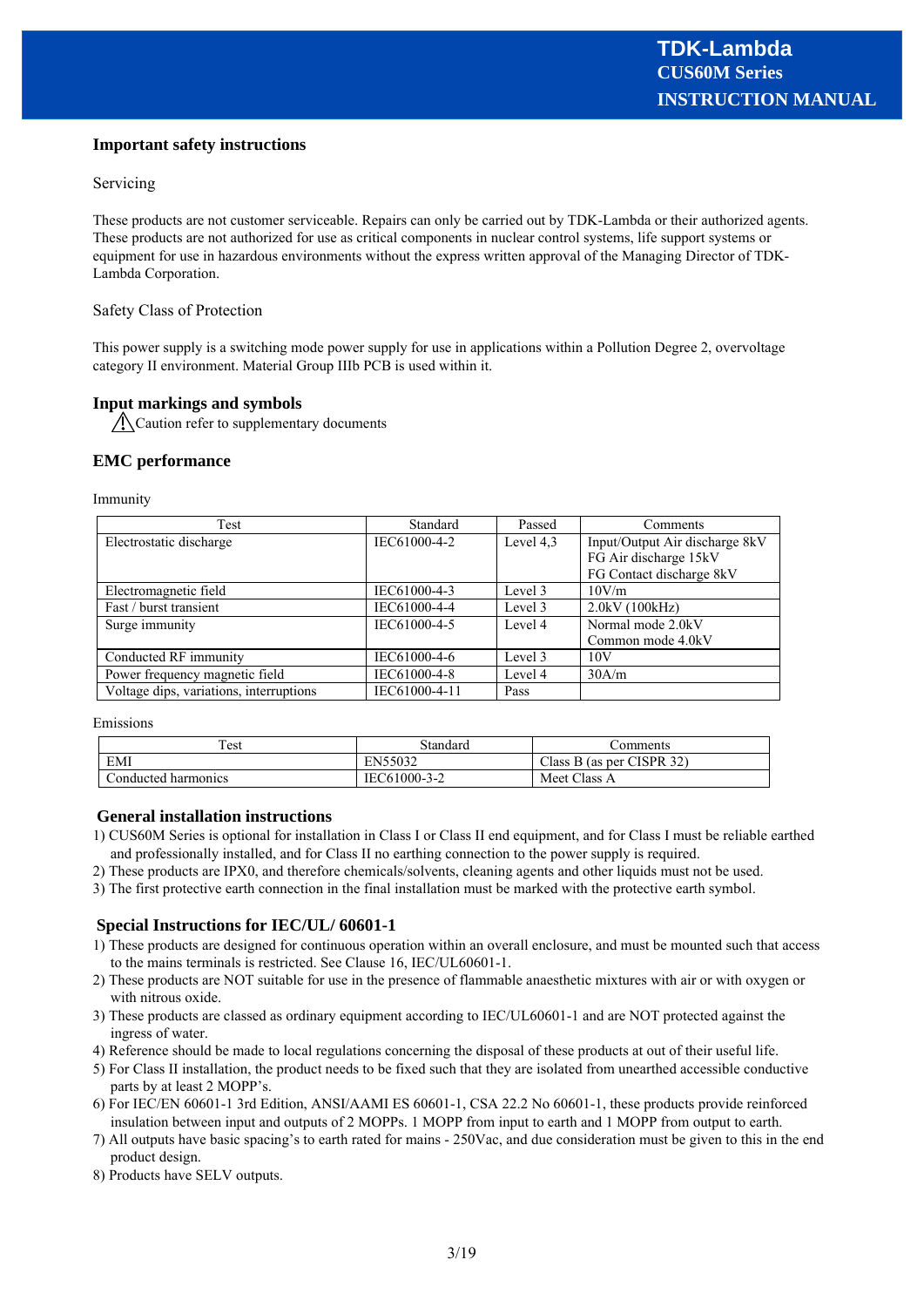**1 Model name identification method**



# **2 Terminal Explanation**



- ① L : AC Input terminal Live line (Fuse in line.)
- ② N : AC Input terminal Neutral line (Fuse in line.)
- $\textcircled{3} \perp \text{ :} \perp$  Terminal CN2(Protective Earth)
- ④ Mounting hole (hole diameter : φ3.5mm) This hole is electrically connected to CN2.
- ⑤ Mounting hole (hole diameter : φ3.5mm) This hole is used for support the unit.
- $(6)$  + : + Output Terminal
- ⑦ : Output Terminal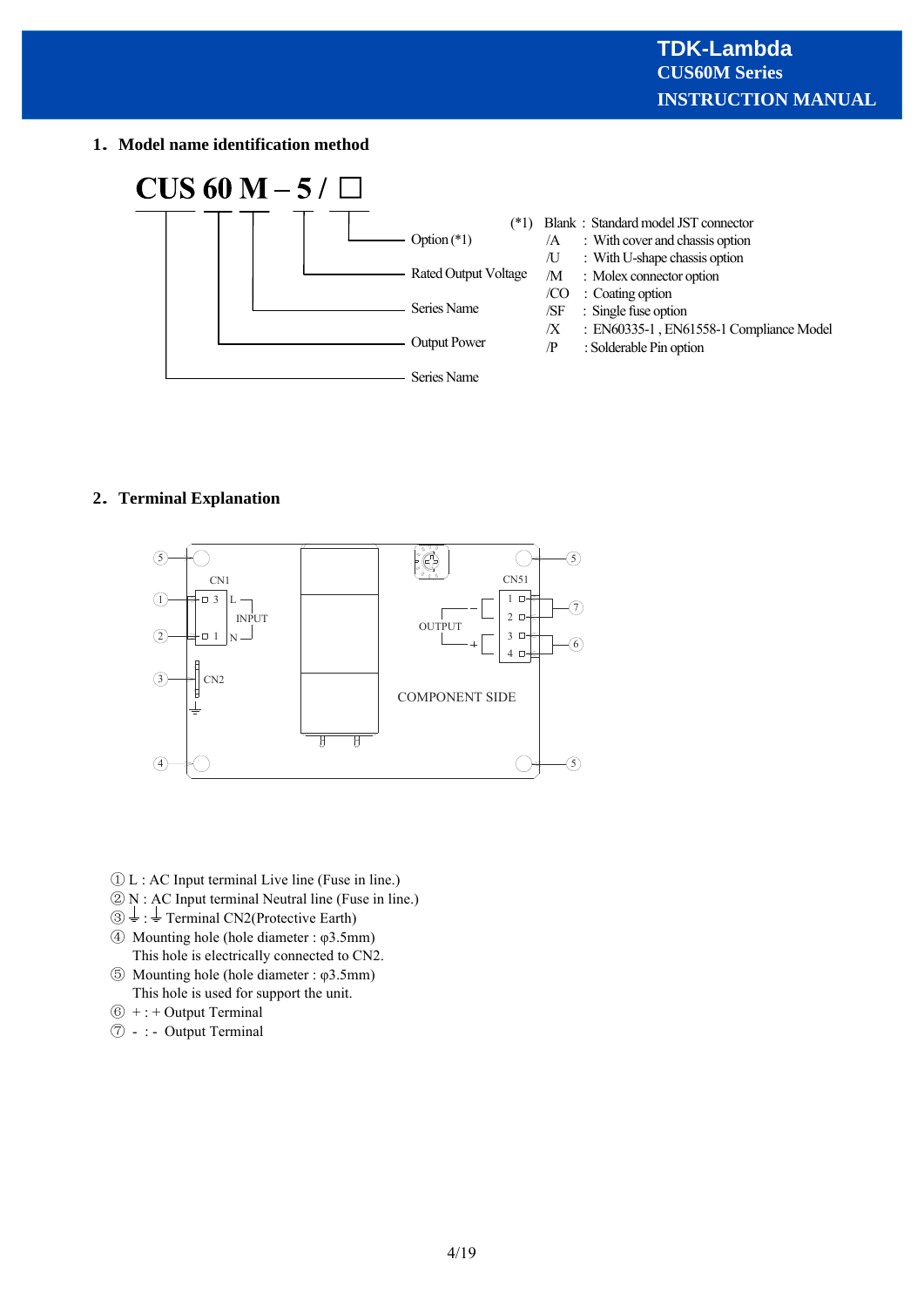# **3 Block Diagram**



# **4 Sequence time chart**



# **5. Terminal Connection Method**

Pay attention to the input wiring. If it is connected to wrong terminal, the power supply will be damaged.

- Input must be off when making connections.
- $\bullet \perp$  terminal must be connected to protective earth of the equipment in Class I installation.
- Output current of each terminal pin must be less than 7A.
- The output load line and input line shall be separated to improve noise sensitivity.
- Do not apply stress to PCB, when connecting or removing connector.
- Use input/output connector (housing) specified by the table below.
- Use recommended crimping tool. Connector is not included with this product. (Refer to the following)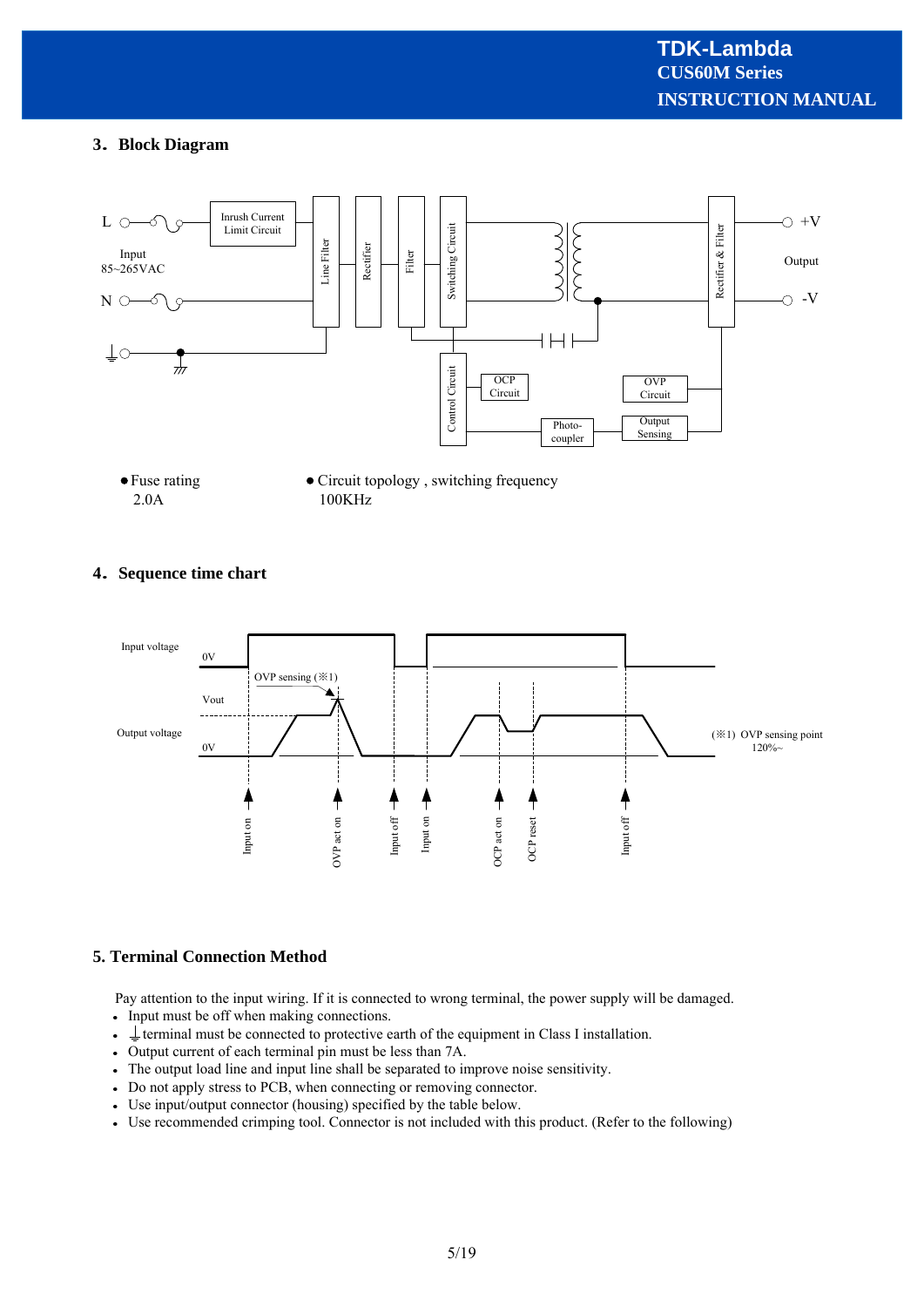|                        | Model    | Connector       | Housing                                          | Terminal Pin | Maker  |
|------------------------|----------|-----------------|--------------------------------------------------|--------------|--------|
| Input<br>CN1           | Common   | B2P3-VH(LF)(SN) | $VAR-2 / VHR-3N$                                 | SVH-41T-P1.1 | J.S.T. |
| Output<br>CN51         | Common   | B4P-VH(LF)(SN)  | VHR-4N                                           | BVH-41T-P1.1 |        |
| <b>FG TAB</b><br>(CN2) | Common : | ---             | 22~18AWG: STO-21T-250N<br>18~14AWG: STO-61T-250N |              | J.S.T. |

#### **Input/Output Connector**

Hand Crimping Tool : YC-930R,YC-931R (J.S.T.)

## **6. Explanation of Function and Precautions**

#### **6-1. Input Voltage Range**

Input voltage range is single phase 85-265VAC(47-63Hz). Never operate the unit out of the specified input voltage range to avoid unit failure. For cases where conformance to various safeties required, input voltage range will be 100-240VAC (50-60Hz). If input voltage is less than 100VAC, output power need to be derated.

Derating curve of the Input voltage



#### MOUNTING A,B,C,D,E

# **6-2. Output Voltage Range**

Output voltage is set the rated value at shipment.

# **6-3. Inrush Current**

These products equipped power thermistor to limit the inrush current. Higher inrush current will flow at higher ambient temperature or re-input condition. Please select input switch and fuse carefully in consider of the high temperature and re-input the power condition. The Inrush Current value is under cold start at 25℃ in the specification.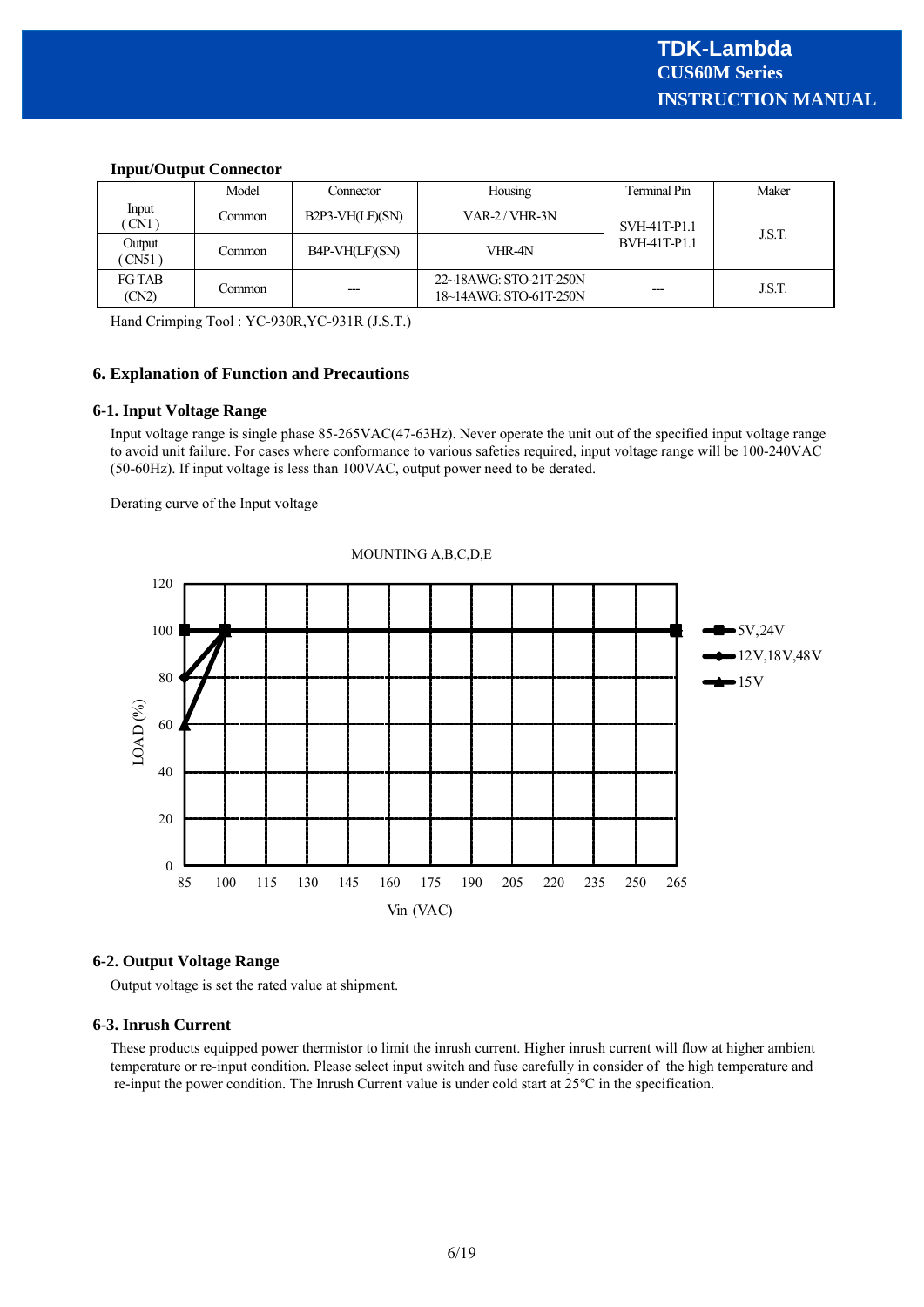#### **6-4. Over Voltage Protection (OVP)**

The OVP function (Inverter shut down method, manual reset type) is provided. Please refer to its specification for OVP operating range. When OVP triggers, the output will be shut down. To reset OVP, remove the input of power supply for a few minutes, and then re-input. In addition, the setting value of OVP is fixed and not adjustable. Pay attention not to apply higher voltage externally to the output terminal to avoid unit failure. In case of inductive load, put protective diode in series to the output power line. In heavy load condition, OCP may triggered before output reach OVP threshold.

#### **6-5. Over Current Protection (OCP)**

OCP is hiccup mode with automatic recovery. Outputs will be automatically recovered when the overload condition is canceled. OCP function operates when the output current exceeds 105% of maximum DC output current of specification. Never operate the unit under over current or shorted conditions for more than 30seconds, which may lead to damage or insulation failure. OCP setting is not adjustable externally.

#### **6-6. Output Ripple & Noise**

The standard specification for maximum ripple value is measured according to measurement circuit specified as below. When load lines are longer, ripple will become larger. In this case, electrolytic capacitor, film capacitor, etc. might be necessary to use across the load terminal. The output ripple cannot be measured accurately if the probe ground lead of oscilloscope is too long. A circuit reducing light load input power consumption is built in this model. When output current is within 0-35% of rated load, the internal switch element is intermittent operated, to decrease switching loss. The specification of the Ripple & Noise changes by this intermittent operation. The dynamic load response characteristic changes by this intermittent operation too. Different input voltage and dynamic load condition has different dynamic load response characteristic. Please contact us for details.



#### **6-7. Series Operation**

For series operation, either method (A) or (B) is possible.



(\*1) Please select a bypass diode with maximum forward current rating more than output load current. And maximum reverse voltage must withstand each power supply output voltage.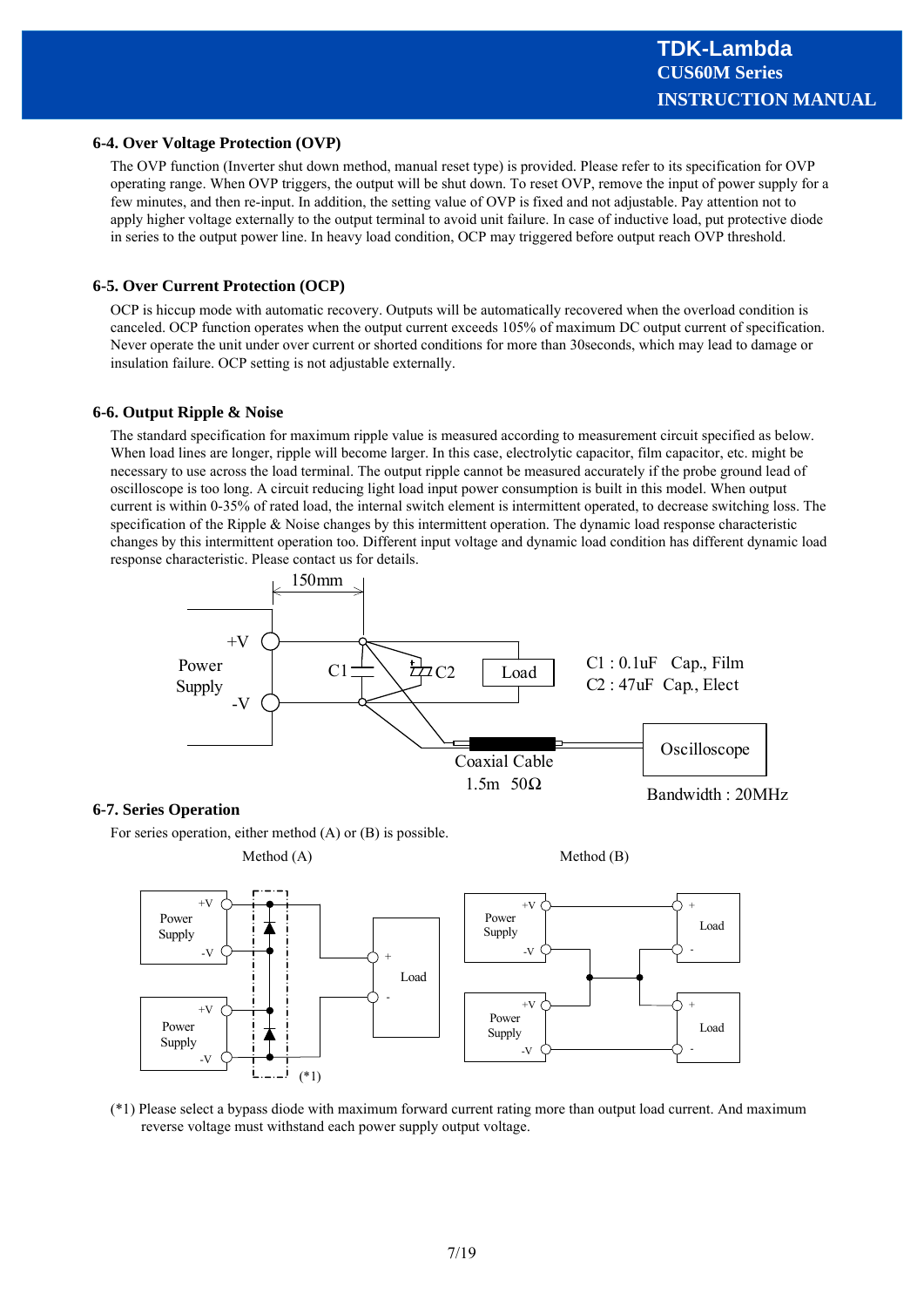# **6-8. Parallel Operation**

For parallel operation, method (B) is possible.

(A) To increase the Output Current is not possible.



- (B) To use as Backup Power Supply.
	- 1.Select appropriate backup diode whose rated Vrm higher than power supply output voltage with margin.
	- 2. Design sufficient heat dissipation for backup diode for safe operation.

Use within the specification for output power.



#### **6-9. Isolation Test**

Isolation resistance between Output and  $\perp$  (Protective Earth) is more than 100M  $\Omega$  at 500VDC. For safety operation, voltage setting of DC isolation tester must be done before the test. Ensure that the unit is fully discharged after the test.

Output -  $\perp$  (Protective Earth) : 500VDC More than 100M $\Omega$ 

.



#### **6-10. Withstand Voltage**

These products are designed to withstand 4.0kVAC between input and output, 2.0kVAC between input and  $\perp$ , and 1.5kVAC between output and  $\perp$  each for 1 minute. When testing withstand voltage, set current limit of the withstand voltage test equipment to 20mA. The applied voltage must be gradually increased from zero to the testing value and then gradually decreased for shut down. When timer is used, the power supply may be damaged by high impulse voltage at timer switch on and off. Connect input and output as follows.

Input - Output(Dashed line) : 4.0kVAC 1min(20mA) Input - (Protective Earth)(Solid line) : 2.0kVAC 1min(20mA) Output - (Protective Earth) : 1.5kVAC 1min(20mA)

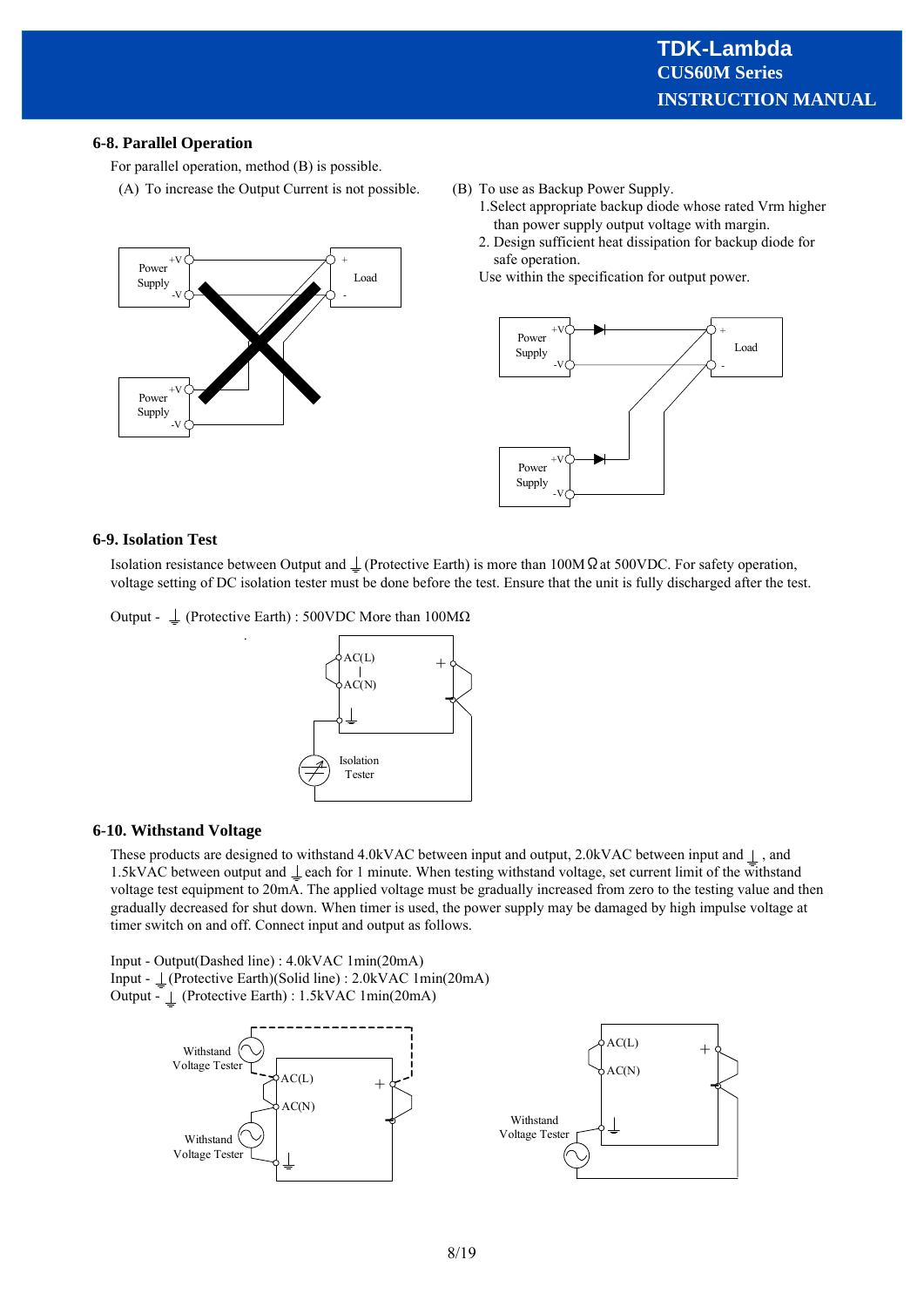#### **Instructions for using the power supply in customer's system**

- 1. If the output of power supply is connected to FG in the application, the withstand voltage test between input and output (FG) should be tested at 2kVAC.
- 2. If there is external noise filter and Y-caps connected at the input and output of the power supply, the voltage distribution between primary and secondary circuit will be changed during the withstand voltage test, and may cause test fail. In this case, please contact TDK-Lambda for the technical support and instructions.

#### **7. Mounting**

#### **7-1. Mounting Directions**

#### **7-1-1. Mounting directions for models (except CUS60M/A,CUS60M/U)**

Recommended standard mounting direction is (A). Mounting direction (B)-(E) are also possible.



## **7-1-2. Mounting directions for CUS60M/A**

Recommended standard mounting direction is (A). Mounting direction (B)-(E) are also possible. Please use the mounting holes on bottom side of the power supply, do not use the side of the chassis for power supply mounting.



#### **7-1-3. Mounting directions for CUS60M/U**

Recommended standard mounting direction is (A). Mounting direction (B)-(E) are also possible. Please use the mounting holes on bottom side of the power supply, do not use the side of the chassis for power supply mounting.

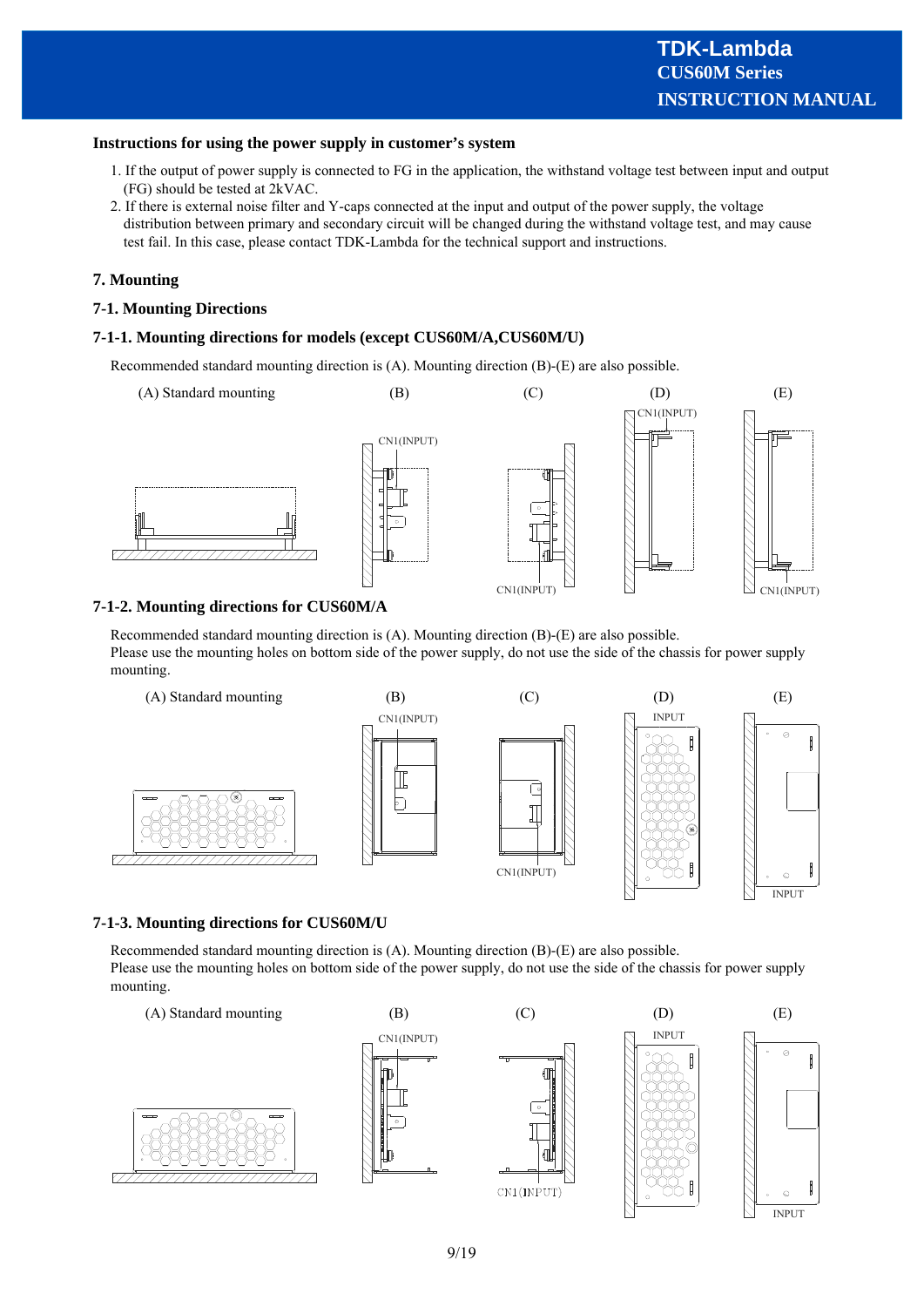# **7-2. Output Derating**

## **7-2-1. Output derating for CUS60M(except CUS60M/A)**

Make sure that the specified temperature range is maintained.

#### **1 5V, 18V,48V model**

Convection Cooling: Mounting A,B,C,D,E



## **2 12V model**

Convection Cooling: Mounting A,B,C,D

Convection Cooling: Mounting E

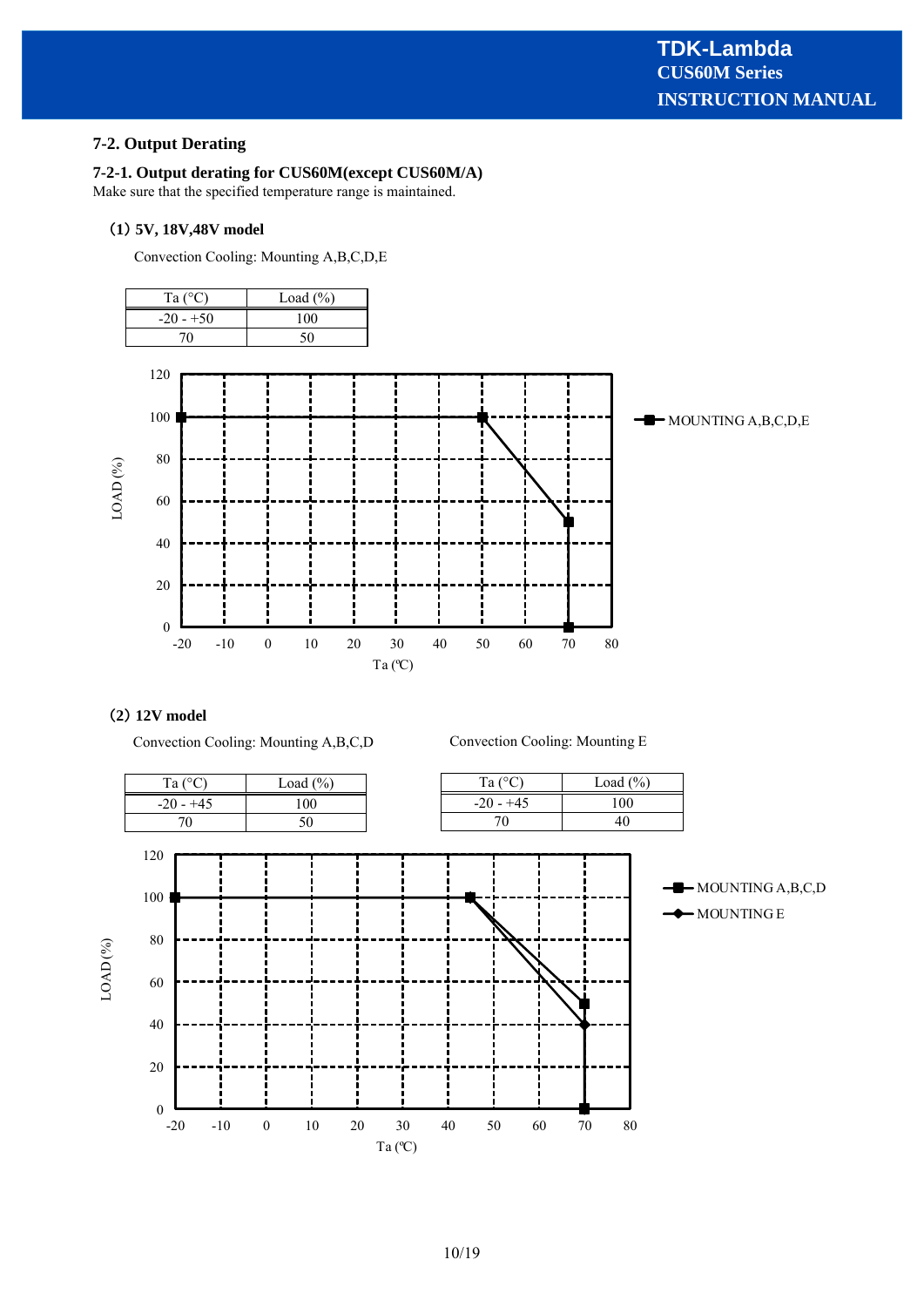# **3 15V model**



# **4 24V model**

Convection Cooling: Mounting A,B,C,D

Convection Cooling: Mounting E

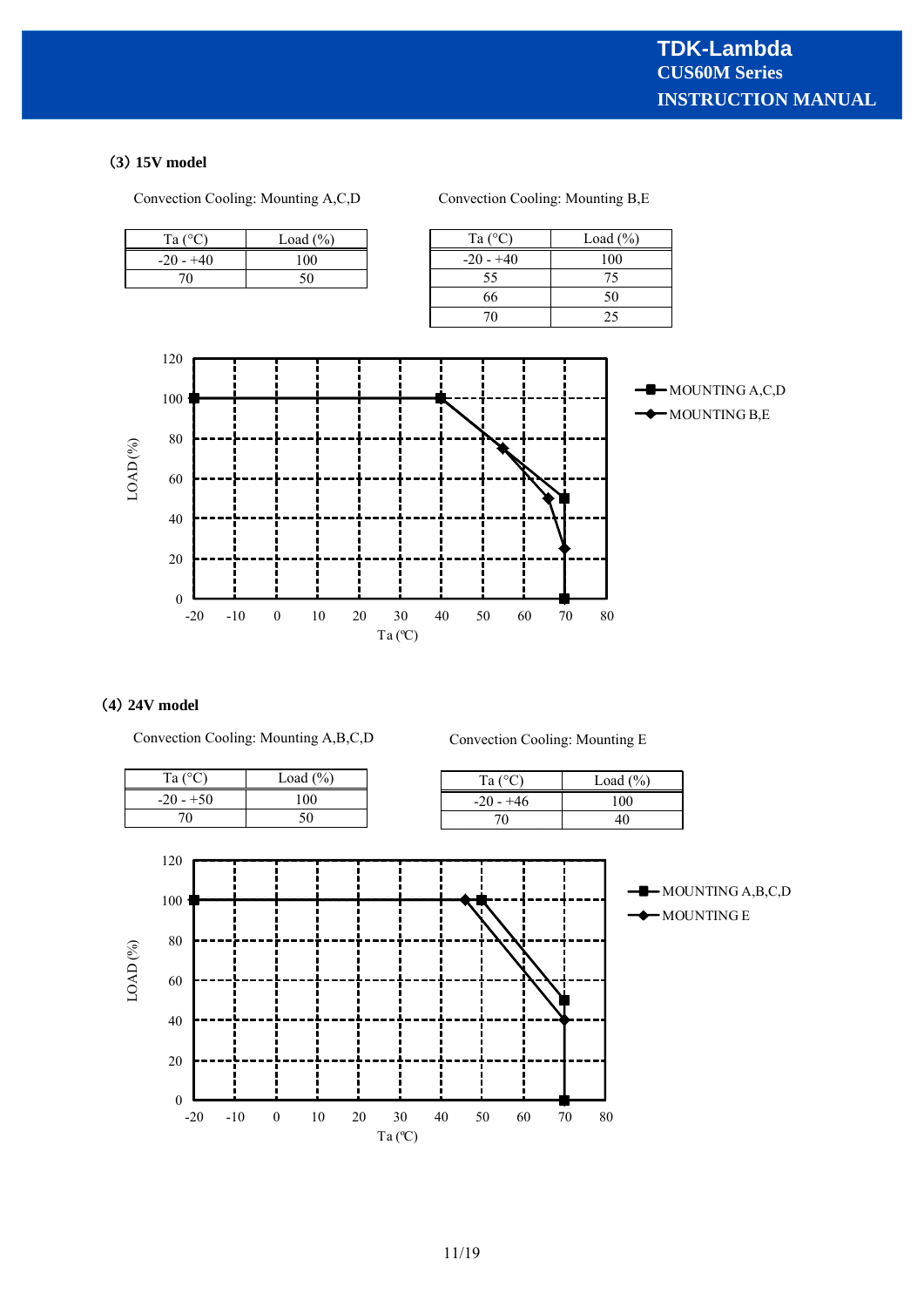#### **7-2-2. Output derating for CUS60M/A**

Make sure that the specified temperature range is maintained.

# **(1) 5V,18V,24V,48V model**



## **(2) 12V model**

Convection Cooling: Mounting A,B,C,D

Convection Cooling: Mounting E

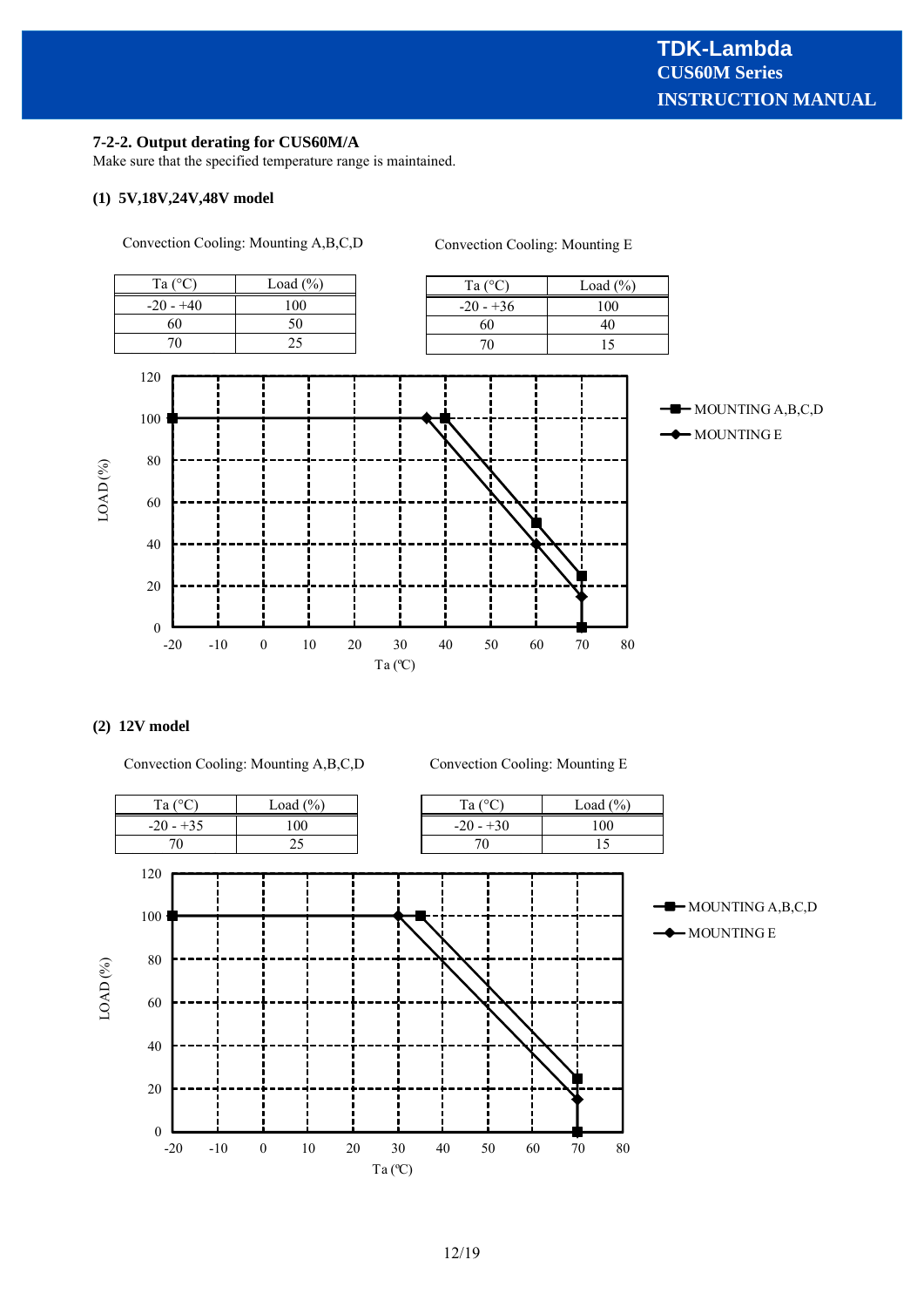# **(3) 15V model**

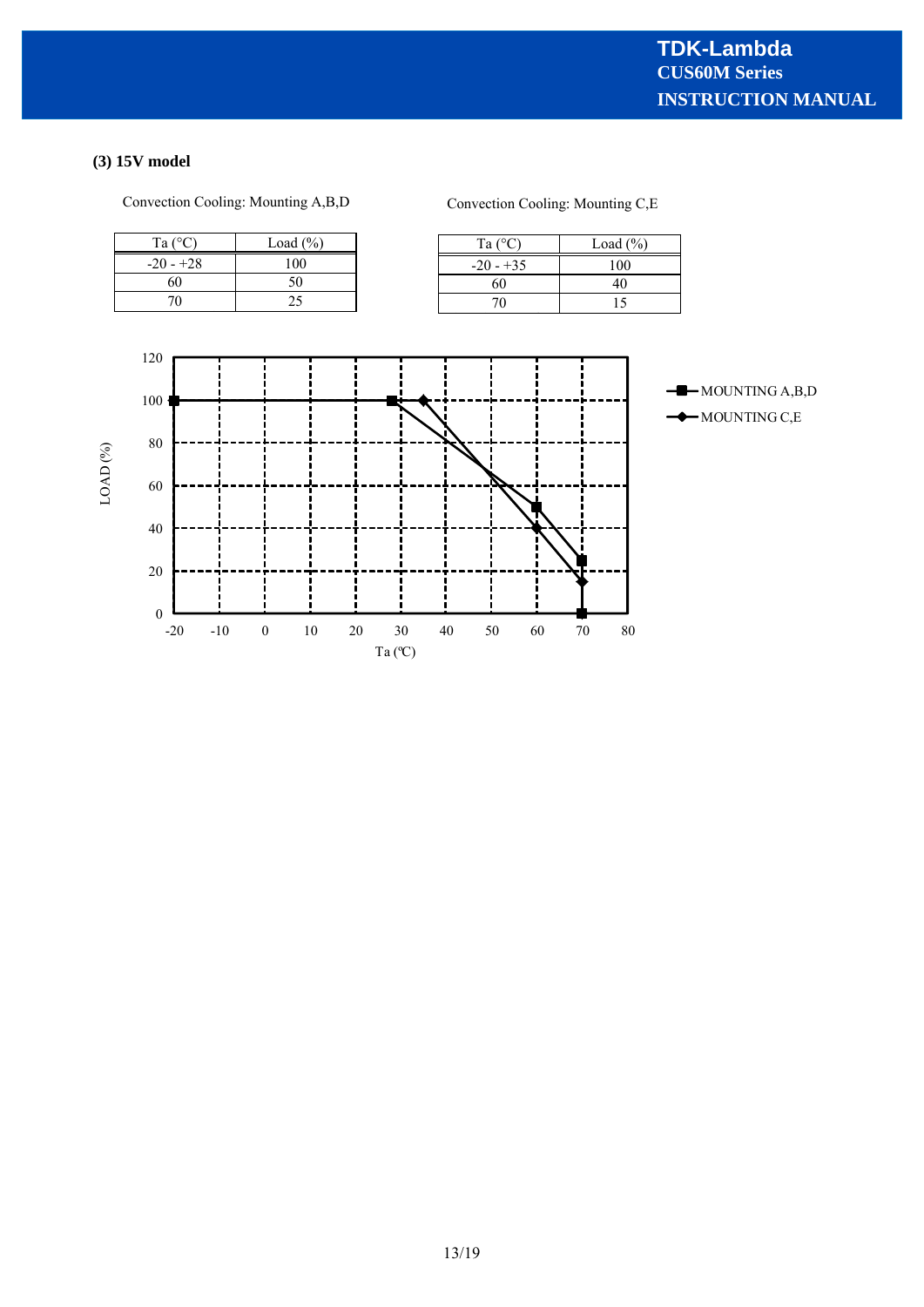# **7-3. Mounting Method**

## **7-3-1. Mounting method for standard model**

Note: Except /A, /U.

Insert the spacer (Maxφ6) of height more than 8mm to lift the unit. And use all mounting holes for the unit installation. The vibration specification is specified under this mounting condition.

All four mounting holes on this model should be utilized for best electrical and mechanical performance.

Recommended torque for mounting screw: M3 screw, 0.49N·m (5.0 kgf · cm).

## **Mounting Holes size**





B: Connected to the earth terminal(Protective Earth).

For application in altitude more than 4000m up to 5000m, please use insulator material spacer like plastic , nylon , PBT spacer.

Refer to the shadow in the figure below for allowable area touched by conductive material on top and bottom side of the PCB.

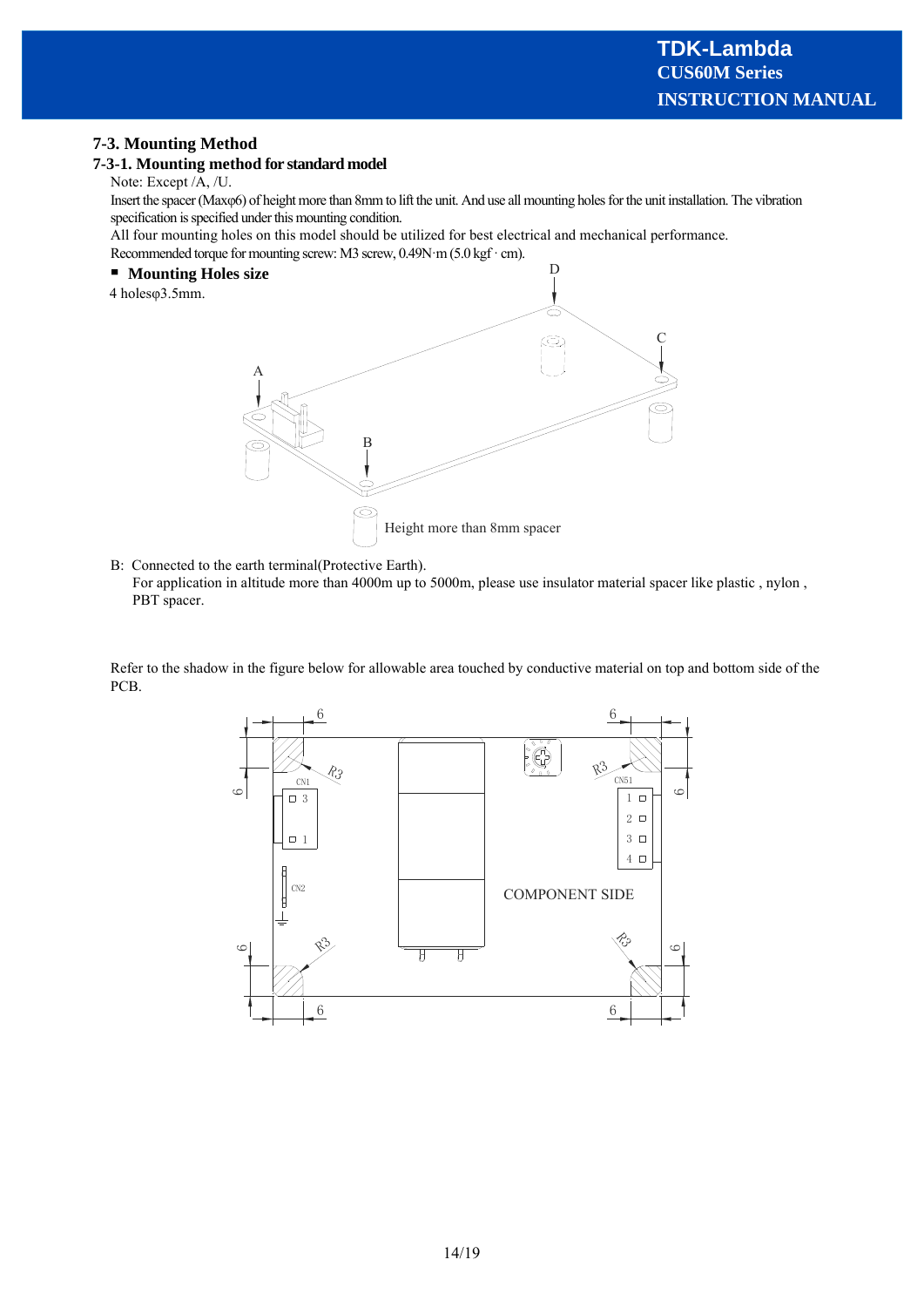#### **Condition to meet EMC, Isolation, Withstand Voltage and Cooling requirement.**

- (1) Keep 4mm space minimum from the surface and sides of power supply, 8mm space minimum from the bottom side of PCB to meet safety requirement, or more space depend on safety requirement. If the space is not enough, the specification of isolation and withstand voltage will not be satisfied.
- (2) More space may be required in the surrounding of power supply and the upper area of components for effective cooling depends on the application conditions.
- (3) For installation in Class I end equipment,  $\perp$  terminal (Protective Earth) must be connected to the earth terminal of the equipment, also the mounting hole B (as shown below) needed to be connected to earthed metal plane or metal chassis of end product by metal spacer to ensure EMC performance. All equipment ideally should be mounted inside an earthed shielded metal box. Alternatively an earthed metal plate can be used to mount the power supply and load. Please use insulator material studs for application in altitude more than 4000m up to 5000m.



(4) For Installation in Class II end equipment  $\perp$  terminal (Protective Earth) is unnecessary to be connected to earth terminal of the equipment.

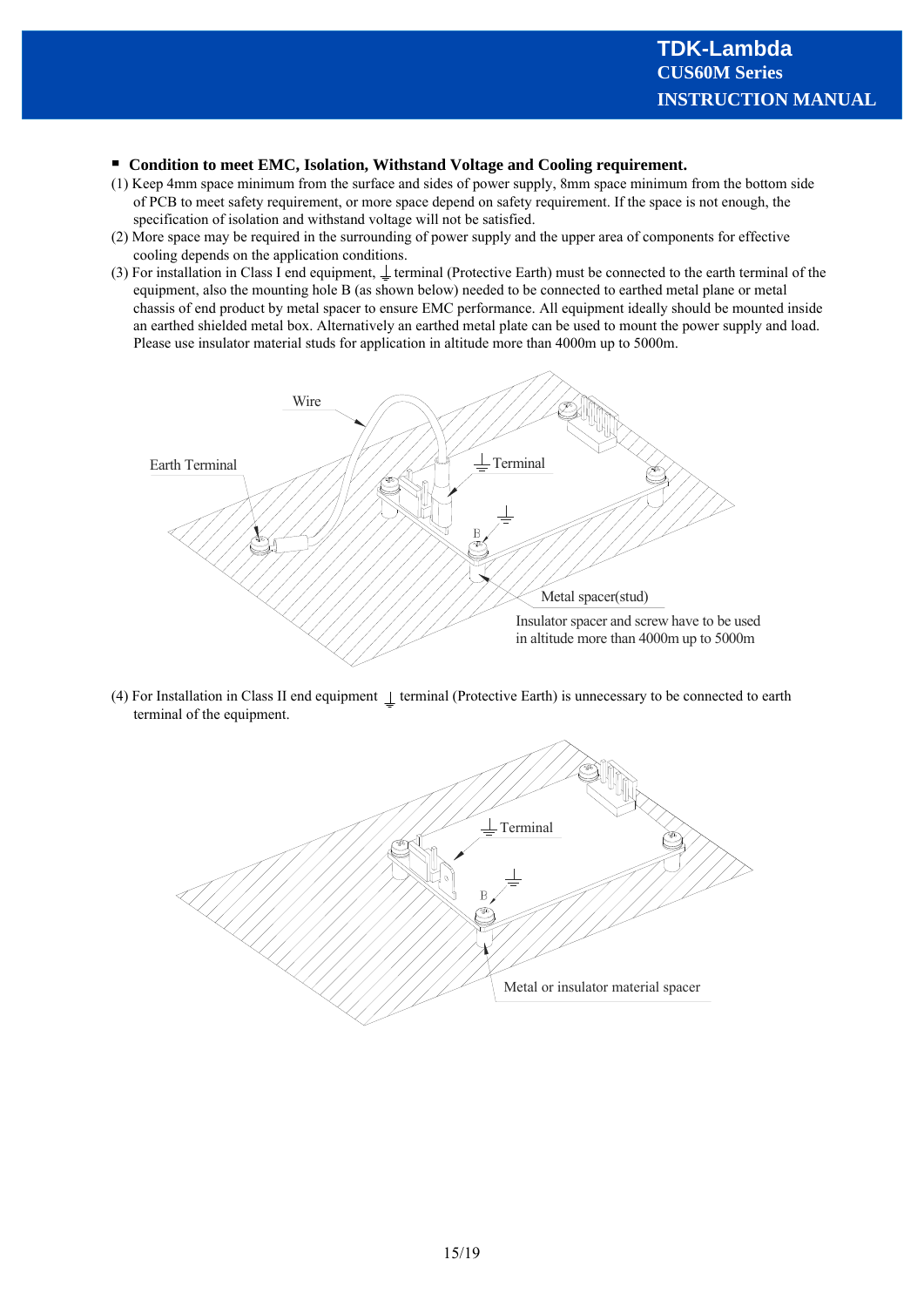#### **7-3-2. Mounting method for /A model**

/A model is optional model with metal chassis and cover.

The mounting holes on the bottom(A) or on the side(B) of the chassis are for power supply fixing.

The maximum allowable penetration for screw into chassis is 4mm.

Recommended torque for mounting screw: M3 screw,  $0.49N \cdot m$  (5.0 kgf $\cdot$  cm).

Refer to the /A model outline drawings for the detailed dimensions.



#### **Mounting Holes**

- A: 4-M3 tapped, embossed and countersink holes for mounting screws to fix the power supply from bottom.
- B: 2-M3 tapped, embossed and countersink holes for mounting screws to fix the power supply from side.

#### **Condition to meet EMC, Isolation, Withstand Voltage and Cooling.**

- (1) This series is convection cooling type. In consideration of the heat radiation and safety, please keep a distance of more than 15mm between the power supply and the peripheral parts. When lining up multiple units, please make sure to leave 15mm or more apart from each other.
- (2) More space may be required in the surrounding of power supply and the upper area of components for effective cooling depends on the application conditions.
- (3) For installation in Class I end equipment only,  $\bot$  terminal (Protective Earth) must be connected to the earth terminal of the equipment. All equipment ideally should be mounted inside an earthed shielded metal box. Alternatively an earthed metal plate can be used to mount the power supply and load to ensure the EMC performance.

#### **7-3-3. Mounting method for /U model**

/U model is optional model With U-shape chassis.

The mounting holes on the bottom $(A)$  or on the side $(B)$  of the chassis are for power supply fixing.

The maximum allowable penetration for screw into chassis is 4mm.

Recommended torque for mounting screw: M3 screw,  $0.49N \cdot m$  (5.0 kgf $\cdot$  cm).

Refer to the /U model outline drawings for the detailed dimensions.



#### **Mounting Holes**

- A: 4-M3 tapped, embossed and countersink holes for mounting screws to fix the power supply from bottom.
- B: 2-M3 tapped, embossed and countersink holes for mounting screws to fix the power supply from side.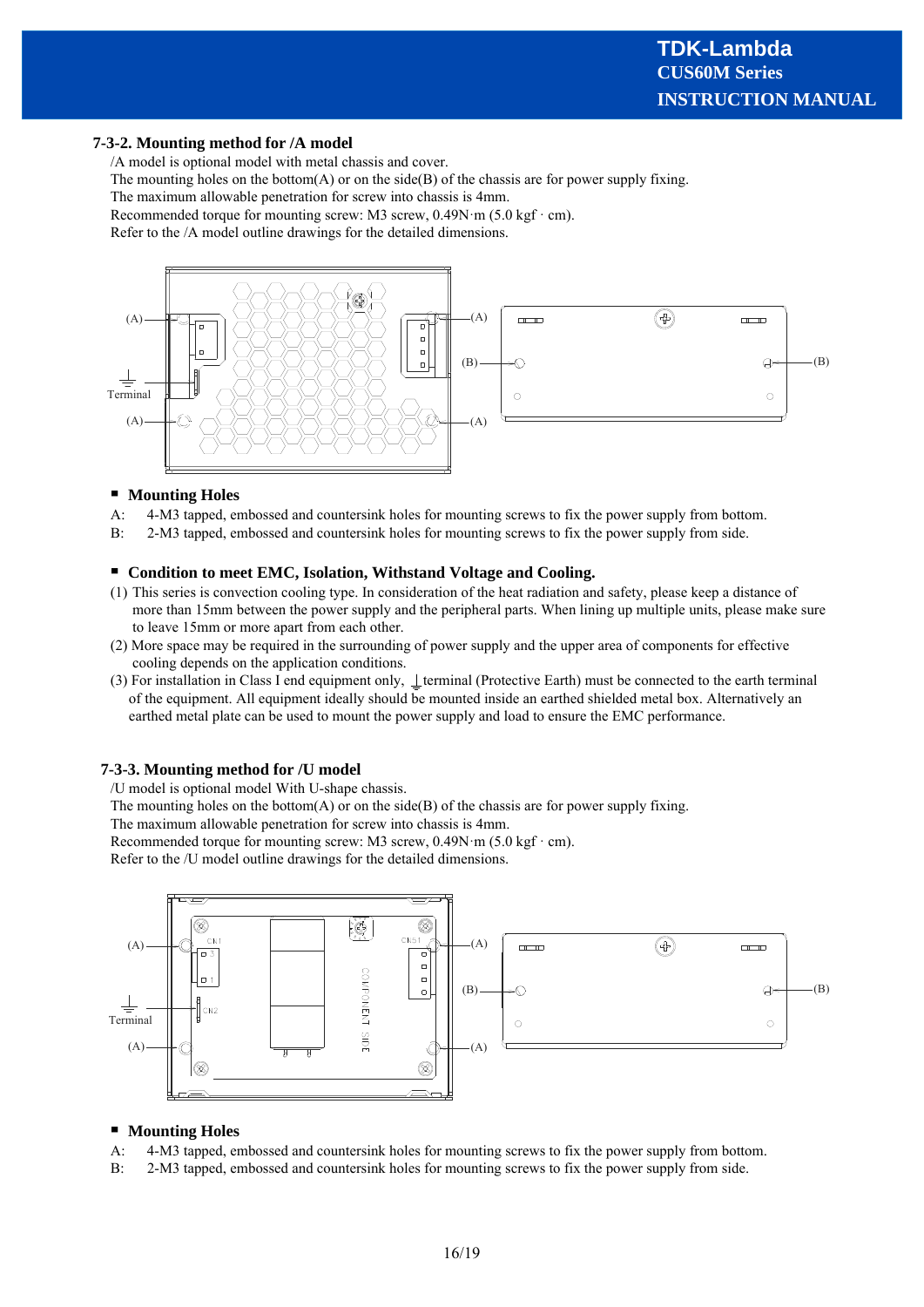#### **Condition to meet EMC, Isolation, Withstand Voltage and Cooling.**

- (1) This series is convection cooling type. In consideration of the heat radiation and safety, please keep a distance of more than 15mm between the power supply and the peripheral parts. When lining up multiple units, please make sure to place them 15mm or more apart from each other.
- (2) Keep more than 4mm space from the top of components to meet safety requirement. If the space is not enough, the specification of isolation and withstand voltage will not be satisfied.
- (3) More space may be required in the surrounding of power supply and the upper area of components for effective cooling depends on the application conditions.
- (4) For installation in Class I end equipment only,  $\perp$  terminal (Protective Earth) must be connected to the earth terminal of the equipment. All equipment ideally should be mounted inside an earthed shielded metal box. Alternatively an earthed metal plate can be used to mount the power supply and load to ensure the EMI and EMC performance.

## **7-3-4. Mounting method for /P model**

/P model is optional model with solderable-pin type Input and Output connectors, which should be fixed on PCB of the end products by soldering.



# **8. EMC and Wiring Method**

This power supply is primarily designed and manufactured to be used and enclosed in other equipment. The installation, wiring, grounding and end application of the switching power supply in the equipment system may influence its EMC characteristics. Therefore, the EMC performance has to be tested on end system level. Additional filtering may be required depends on application and installation methods.

Please refer to following application notes which may help to improve EMC performance.

- (1) The output load line and input line shall be separated each other and twisted individually to improve noise.
- (2) Use all lines as thick and short as possible to make lower impedance.
- (3) Noise can be reduced by attaching a capacitor to the load terminals.
- (4) For safety and EMI considerations, connect  $\perp$  (Protective Earth) terminal to Frame Ground terminal of equipment firmly.

#### **9. External Fuse Rating**

Refer to the following fuse rating when selecting the external fuses that are to be used on input line. Surge current flows when line turns on. Have to use slow-blow or time-lag type fuse, not fast-blow fuse. Fuse rating is considered by in-rush current value at line turn-on. Do not select the fuse according to input current (RMS.) values under the actual load condition.

CUS60M: 2.0A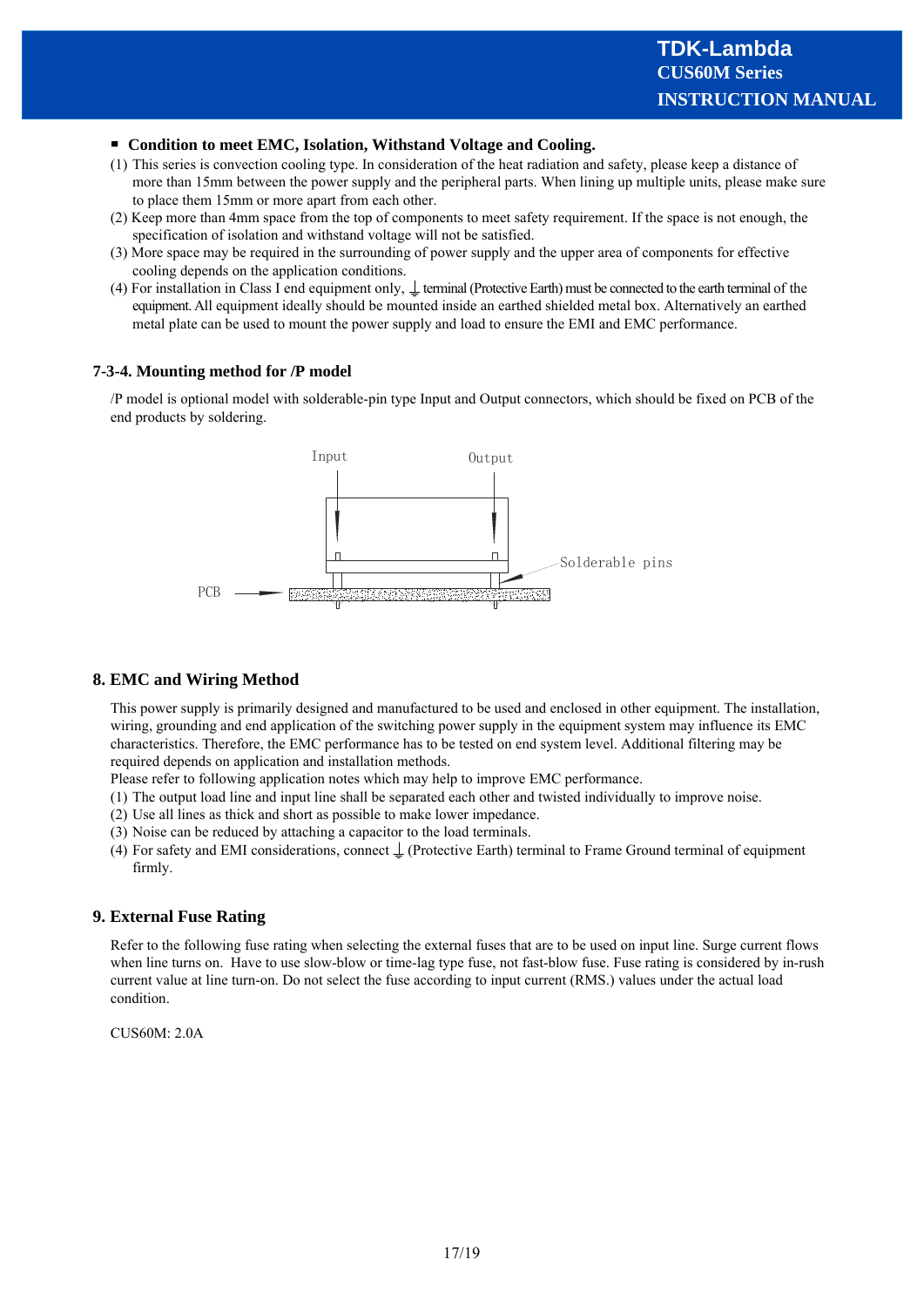#### **10. Before concluding that the unit is at fault**

- (1) Check if the rated input voltage is connected.
- (2) Check if the wiring of input and output is correct.
- (3) Check if the wire thickness is enough.
- (4) Check if the output current and output power does not over specification.
- (5) Audible noise can be heard when input voltage waveform is not sinusoidal wave.
- (6) Audible noise can be heard during Dynamic-Load operation.

(7) Ensure that a large capacitor is not connected across the output terminals. Please use within maximum capacitance shown below.

|              | maximum external capacitance |           |        |        |           |        |        |
|--------------|------------------------------|-----------|--------|--------|-----------|--------|--------|
| <b>MODEL</b> | 5V                           | 12V       | 15V    | 18V    | 24V       | 36V    | 48V    |
| CUS60M       | 6000uF                       | $5000$ uF | 4000uF | 3350uF | $2500$ uF | 1680uF | 1250uF |

## **11. Altitude**

CUS60M Series is safety approved for operation at below altitude.

- Up to 5000m by IEC60950-1 clearance requirement.
- Up to 5000m by IEC60601-1 clearance requirement(2MOPPs).

Thermal evaluation should be considered for products operating at elevated altitudes above 3000m. Derating 5°C/1000m above 3000m.

#### **12. The life expectancy**

The life of the power supply depends on the life of the built-in aluminum electrolytic capacitor. The life is described in reliability data.

The life of the aluminum electrolytic capacitor varies depending on the method of mounting the power supply, the load current, and the ambient temperature. Please refer to "Electrolytic Capacitor Lifetime".

Please do not use the product which passed over the life expectancy. There is a risk of unexpected output shutdown and specifications may not be satisfied.

Please contact us for maintenance or exchange the product which passed over the life expectancy.

#### **13. Warranty Period**

This product is warranted for a period of 3 years from the date of shipment.

For damages occurring at normal operation within this warranty period, repair is free of charge. Please read the General Safety Instruction before using the products.

3 years warranty applies but not limited to the following.

(1) Average operating temperature (ambient temperature of the power supply unit)is under 40℃.

(2) 3 years warranty base on 24 hours/day operation at 100% load.

Please refer to electrolytic capacitor life time from reliability data for various application conditions such as mounting, load derating, operating ambient temperature etc.

Customer system design could be improved with better electrolytic capacitor life time by selecting proper application method.

Following cases are not covered by warranty.

- (1) Improper usage like dropping products, applying shock and defects from operation exceeding specification of the units.
- (2) Defects resulting from natural disaster (fire, flood etc.).
- (3) Unauthorized modifications or repair.